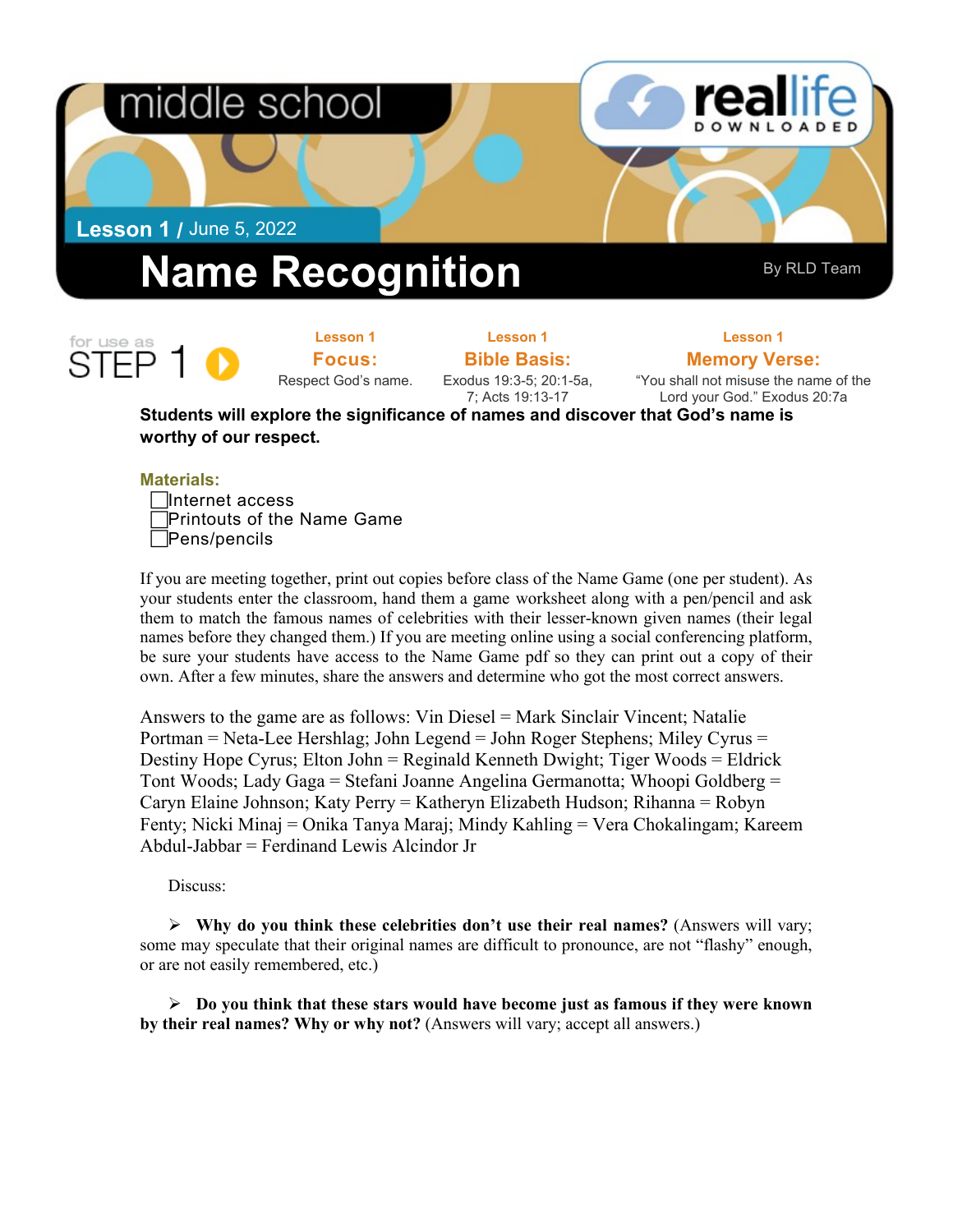**Have any of you seen the movie** *Princess Bride***? The main male character leaves as Wesley and returns as the Dread Pirate Roberts. Let's listen to his explanation of his transformation into that character.**

Share the following video clip with your students [2:23]: The Story of Dread Pirate Roberts <https://www.youtube.com/watch?v=aHZGqBVBCRw>

**In the clip, Wesley explains that the reason so many different men had successfully become pirates was because they had all adopted the name of the famous marauder, Dread Pirate Roberts, along with all its history and regard. Wesley said, "…the name was the important thing for inspiring the necessary fear. No one would surrender to the Dread Pirate Wesley." It was all in the name.**

 **Why do you think names are so important?** (Allow students to speculate; accept all reasonable answers.)

 **Has there ever been a time when someone made fun of your name or used it in a rude way? How did that make you feel?** (Encourage students to share about times when peers made up nicknames based on their real names or made fun of their names in other ways. Be prepared to share your own experience or the experience of a friend or classmate when you were young.)

**Today we're going to talk about the most important Name there is and why misusing it is a sign of disrespect.**

Source information:

The surprising real names of 50 celebrities https://www.insider.com/real-celebrity-names-2017-5#lizzo-melissa-jefferson-49 Kareem Abdul-Jabbar [https://en.wikipedia.org/wiki/Kareem\\_Abdul-Jabbar](https://en.wikipedia.org/wiki/Kareem_Abdul-Jabbar)

(Continue on to Steps 2 and 3 in your teacher's guide; your Step 4 appears below.)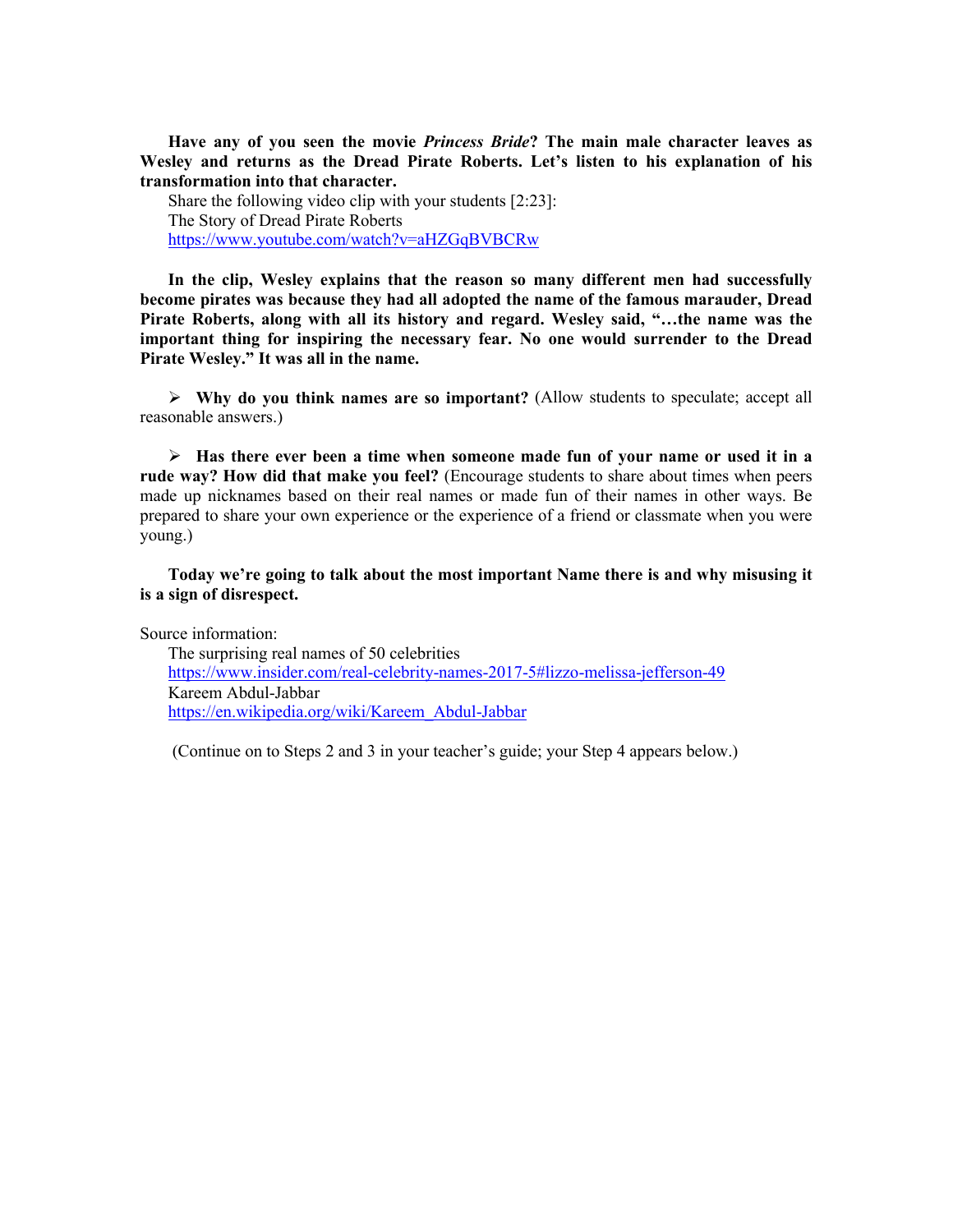

#### **Materials:**

| $\Box$ Internet access                 |
|----------------------------------------|
| $\Box$ Paper                           |
| $\Box$ Pens/pencils                    |
| $\Box$ Optional: Whiteboard and marker |
|                                        |

**Today we learned that God wants us to give His name the respect that it deserves.** Be sure your students have access to paper and pens/pencils. If you are meeting together in a classroom, ask them to spread out in the classroom so that there will be fewer distractions.

Encourage your students to spend a few minutes with God asking Him to show them times when they have dishonored or disrespected His name. Challenge your students to write down some ways that they will show respect to God's name during the coming week.

If you are meeting via a social conferencing platform, assign different names of God to each student; in a classroom, you might opt to write some of His names on the whiteboard and have students choose a name that speaks to them personally. Here are a few you might want to include:

God of Compassion Lord Creator Lord Who Provides Awesome God Lord Who Heals God Our Rock Lord Who Saves God of Forgiveness Lord My Deliverer

God of Comfort Lord Strong and Mighty God Who Sees Me

 Use these names of God as you close in group prayer allowing each student to give a onesentence thank you or praise to God for what they like most about the specific name they were assigned and the aspect of God it speaks about. An alternative would be for your students to write out a prayer to God using one of these specific names.

#### Additional Resources

Names of "El" and "Jehovah" [http://www.prayertoday.org/2013/PDF/2014-44%20El-%20Names%20&%2044%20Jehovah%20Names.pdf](http://www.prayertoday.org/2013/PDF/2014-44 El- Names & 44 Jehovah Names.pdf)

(We are not affiliated with and do not endorse any website listed on these pages. At the time of writing, we carefully reviewed the referenced material and non-referenced web page content. However, due to the nature of the Internet, non-cited content on the website [including pop-ups, links, and ads] changes frequently and is beyond our control. Please review carefully before showing links in the classroom.)